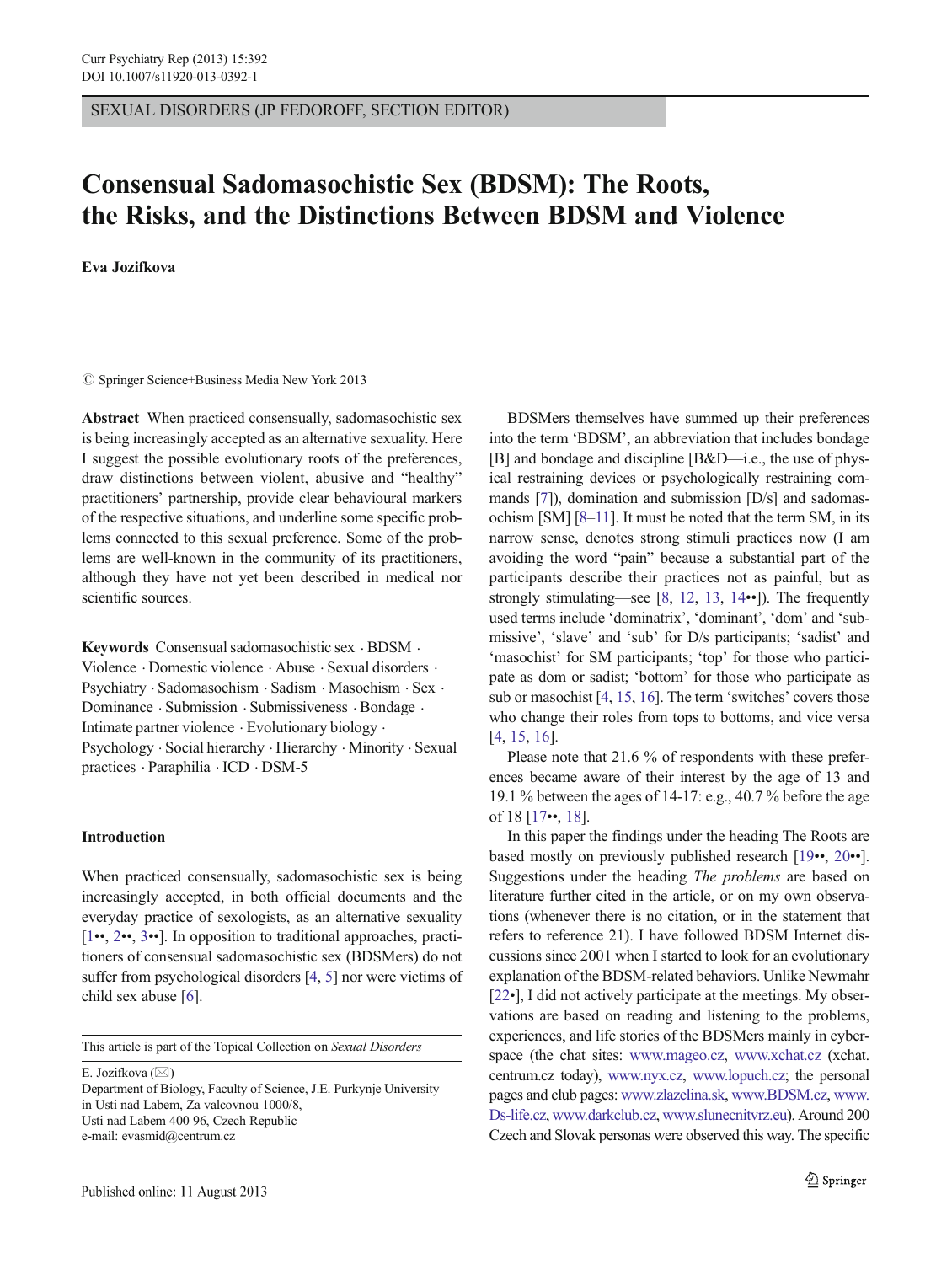problems that I am reporting on occurred at least three times in distinct personas (excluding the behavioral change due to hormone change after BDSM interaction that was reported frequently in submissives but only once in dominant personas).

## The Roots

According to evolutionary biology, sexual arousal by overemphasized hierarchical status (e.g., dominance and submissiveness) during sadomasochistic interaction is probably a strengthened manifestation of a proximate mechanism for accomplishing a common reproductive strategy [\[20](#page-6-0)••]. Sexual arousal by a higher-ranking or lower-ranking partner (considering within-pair hierarchy) correlates positively with markers of reproductive success in the common population [\[20](#page-6-0)••]. In fact, hierarchical status is associated with reproduction success, due to high quality genes and/or access to resources of the high status winner in many species of mammals. In humans, high hierarchical status has been associated with a higher number of offspring [\[23](#page-6-0)–[26\]](#page-6-0), higher frequency of copulation [\[27](#page-6-0)] and/or a higher quality partner [[28](#page-6-0)]. Low hierarchical status is probably associated with an increased need for a high status partner as lower-ranking individuals tend to be less prone to infidelity in both men and women (see [\[29,](#page-6-0) [30\]](#page-6-0)).

Interestingly, the different sadomasochistic preferences as distinguished in the research of Alison et al. (2001) and defined by practitioners' themselves may have different evolutionary roots. In general, alternative reproductive strategy co-occurs frequently with the main reproductive strategy [\[31](#page-6-0)–[34\]](#page-6-0). When individuals are unable to compete for hierarchical rank, they may choose the alternative strategy to grab a chance to reproduce. The answers to questions dealing with social hierarchy did not correlate with a preference for bondage, but did correlate with sexual arousal by hierarchy disparity in urban young adults [[19](#page-6-0)••]. Moreover, the answers to questions focused on sexual arousal by hierarchy disparity clustered separately for bondage from the answers to questions focused on sexual arousal by bondage, instead of the expected cluster for "dominants/tops" and another cluster for "submissives/bottoms" in both hierarchy and bondage [\[19](#page-6-0)••]. Thus, while sexual arousal by dominance and submission is probably connected to a main reproductive strategy respecting rank, the preference for bondage might be derived from an opportunistic strategy [\[19](#page-6-0)••]. The different roots may explain why some BDSM participants prefer bondage, but not dominance/submissiveness play. As for the cause of sadomasochistic practices based on physical sensation, the authors describe the rush caused by hormonal levels increase during the practices [\[14](#page-6-0)••, [35](#page-6-0), [36](#page-6-0)]. We can summarize that sadomasochistic sex appears as a strengthened adaptive behavior based on natural patterns of reproduction, rather than as pathology [\[19](#page-6-0)••].

## The Problems

How to Distinguish Between Consensual BDSM Sex and Violence

There are profound differences between consensual BDSM sex and sexual assault. BDSMers engage in their sexual behavior voluntarily [\[13\]](#page-6-0). They declare their sexual desire to their partner/partners, claim their consensus, and respect the consensus or rejection from their partner/partners. They discuss their sexual preferences beforehand and the development of the sexual interaction during the activity (e.g., they discuss the scene [\[37](#page-6-0)•, [38](#page-6-0)••]). Practitioners use a safeword (a word or a gesture) signalizing their wish to terminate the activity [\[38](#page-6-0)••]. Respecting the safeword and the ability to use the safeword signalize consensual activity. Using the safeword is a skill that needs to be learned, and this is worth noting. Persons suffering from previous abuse may have problems in using the safeword and/or in protecting themselves. Nordling et al. [\[39](#page-6-0)] have reported a higher frequency of seeking medical help due to SM injuries in the participants who suffered child sexual abuse. Not only submissives or masochists use the safeword. The dominant and/or sadist should also be encouraged to use a safeword to stop the activity when his/her partner asks him to be harder or when he/she feels himself/herself or his/her partner are not ready for interaction. The safeword is used not only for physical discomfort, but also for psychological discomfort [\[21\]](#page-6-0).

People who are not aware of their sexual interests and do not have enough information about how to practice BDSM safely (as well as highly-sexed individuals) may fail in the signalizing. When such an accident happens, the communication between partners should help to improve the practice. Lack of communication and the repeated disrespect of the safeword are markers of abuse. It helps us to tell apart the cases where the sexual interaction started consensually but continued as violence.

The respondents may use "soft" or "hard" limits for their play [[22](#page-6-0)•]. Soft limits are the limits that are allowed to be slightly pushed in so-called "edge play [[17](#page-6-0)••]". Edge play is risky and as such is not acceptable in pairs or groups who have not practiced together for a longer time.

Two other approaches might help to judge the situation. One of them is the willingness to use a condom. The severe domestic violence abusers reacted negatively to a condom request [\[40](#page-6-0)] when compared to moderately violent and nonviolent men. It must be noted that submissive practitioners who tend to be highly sexually submissive may not ask their dominant partner to use a condom, leaving the decision to the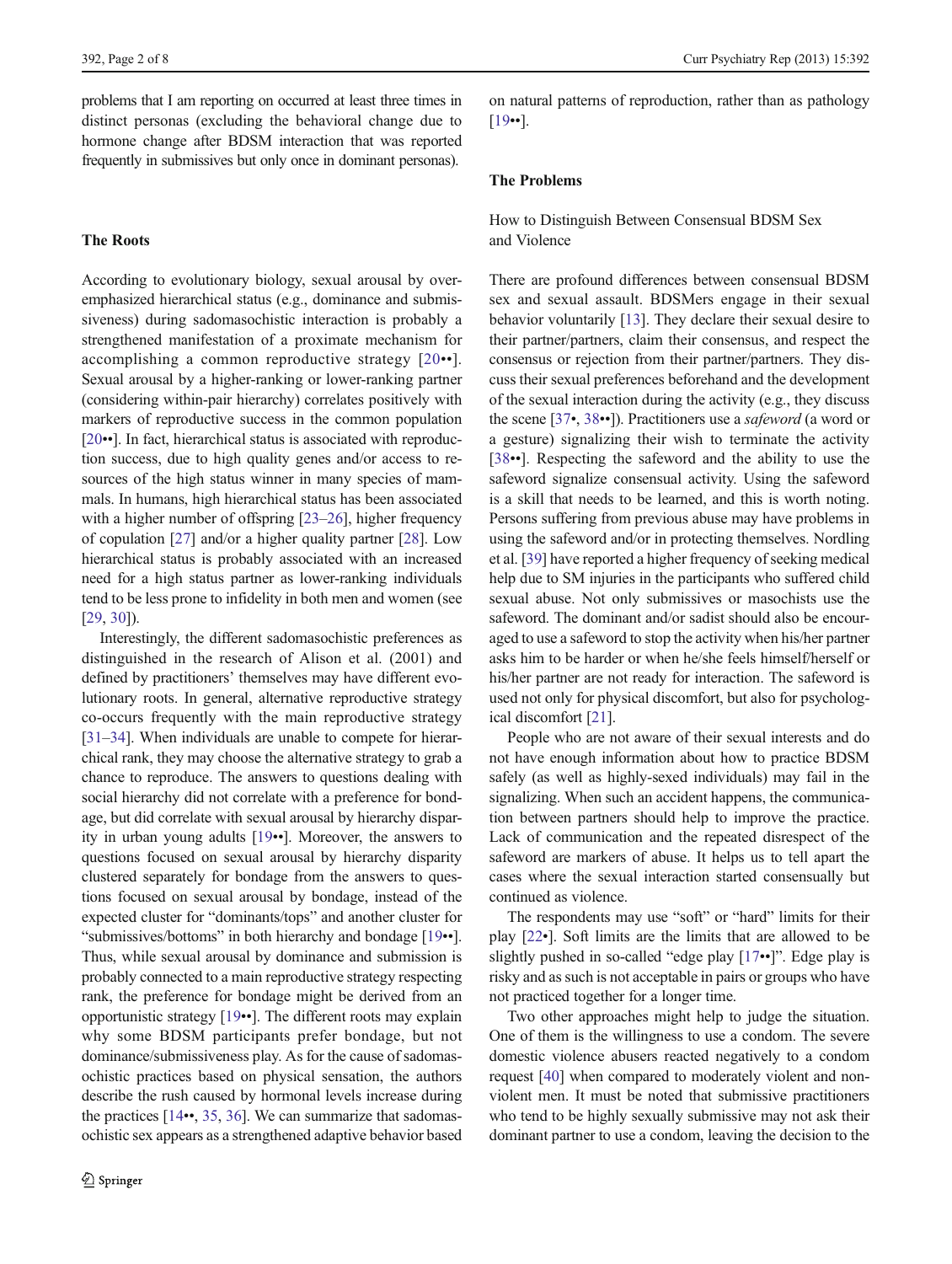dominant [[37](#page-6-0)•]. Leathermen, in whom a large portion of this population practice dominance and submissiveness in sex, are 61 % more likely to be HIV-positive when compared with non-leathermen [[37](#page-6-0)•]. Thus the submissives should be encour-

The participant's source of information may serve as another safe approach. The person who gets information from more sources and even stays in touch with other subgroups' participants with the same preferences has a lower chance to be manipulated via biased information from a partner or by the psychological pressure of the subgroup of the participants. The problems occur when the partner is the only source of information; such a person may easily profit on non-informed others. Namely, inexperienced BDSMers may cross the line between consensual and abusive behavior due to a lack of information and skills. As a result, they accomplish their sexual preference in an unhealthy way. For example, a person who believes that it is difficult to find an appropriate partner may withstand some sexual practice (or being videotaped etc.)—not for his or her own sexual satisfaction, but for the reason not to lose his/her partner.

aged to ask for the use of a condom from their partners.

This problem leads us to re-consider how voluntarily practitioners participate in the plays. Beliefs that withstanding non-pleasurable practices is the only chance how to experience this behavior, or that bearing non-pleasurable practices is the only way how to realize BDSM, or that it is something that must be done in order not to lose the partner, or that it must be done to be accepted in the subcommunity, or to be a proper dominant or proper submissive, signalize behavior driven by fear much more than by free will. Additionally, sometimes the experienced person may provide support and build trust and subsequently gain sexual or financial profit by applying pressure or manipulation similar to "grooming". The presence of pressure and manipulation should be watched for carefully.

When considering free will and voluntariness, another issue connected to natural human behavior may arise. People are likely to follow a decision proposed by a higherranking individual in the social hierarchy, in addition to agreeing with him/her [\[41](#page-6-0)–[43](#page-6-0)]. The lower-ranking individuals often make concessions instead of protecting their own benefits [\[41,](#page-6-0) [43](#page-6-0)–[45\]](#page-7-0). Thus naturally submissive people may be easily influenced by their dominant partner. As both dominance and submissiveness in sex and even in relationships may play a role in BDSM, practitioners and the therapists should be aware of this natural tendency. Submissives should be encouraged not to omit their own interests.

How to Recognize Domestic Violence, Abusive BDSM Relationships, and Healthy BDSM Relationships

It is relatively easy to distinguish between the "consensual scene" and sexual assault. However, it may be very difficult to recognize domestic violence and/or abuse in BDSM relationships. The minority sexual preference itself is not protected from domestic violence nor from abusive relationships. From my point of view the differences between domestic violence or an abusive BDSM relationship and a healthy consensual BDSM relationship are:

1) The victim of domestic violence feels fear from the abuser [\[46\]](#page-7-0). The fear increases over time [\[46\]](#page-7-0). The victims of domestic violence feel that their home is not a safe place [\[46\]](#page-7-0). The healthy consensual BDSM practitioner is not afraid of his/her sexual partner or partners. The healthy consensual BDSM practitioners feel safer when having a sexual partner and/or healthy partnership. They feel more self-assured. They often feel "more normal" when having such a partnership (see [[5\]](#page-6-0))

Contrary to healthy BDSM relationships, the abuser is disrespectful to his/her partner [[46](#page-7-0)]. The abuser makes the victim feel worthless [[46](#page-7-0)]. The victims of violence (including victims of abusive BDSM relationships) blame themselves for the abuser's behavior [\[46](#page-7-0)]. "Victims of violence experience anxiety, guilt, shame and powerlessness. An SM relationship can be loving, intimate, and involve personal growth" [\[38](#page-6-0)••]. Contrary to abusive relationships, the "healthy" BDSM partnership is characterized by the absence of guilt, blaming, and worthlessness.

2) Contrary to victims of violence or victims of abusive BDSM relationships, the proper BDSM practitioner is able to use a safeword to stop the activity and the partner/partners respect the safeword [\[38](#page-6-0)••]. Both (or all) the partners discriminate between sexual activity and common everyday life—e.g., sexual practices are not used as a punishment for something that happened in everyday life in a healthy consensual BDSM relationship. Verbal humiliation may occur during BDSM sexual interaction called a "scene", but only when all the partners agree, and when the activity has a sexual meaning for all of them. The scene with dirty words and verbal punishment has a theatrical meaning as a form of a play. Destructive criticism, pressure, threats or manipulation must not occur in everyday life [\[46](#page-7-0)]. The line between the scene and everyday life must be clear.

So-called "mind games" and "any other form of emotional manipulation" were listed as risks for BDSMers' mental health [[47\]](#page-7-0). Manipulation should not occur even in a sexual scene because it has a devastating influence on mental health (namely conscious or unconscious (subliminal) orders of what somebody must and must not feel or must and must not think [\[48](#page-7-0)]).

3) Contrary to healthy BDSM relationships, the victim of violence is isolated from his/her relatives, friends, and colleagues and/or has limited access to money [\[38](#page-6-0)••, [47,](#page-7-0) [49,](#page-7-0) [50\]](#page-7-0). The abuser may be cruel toward other members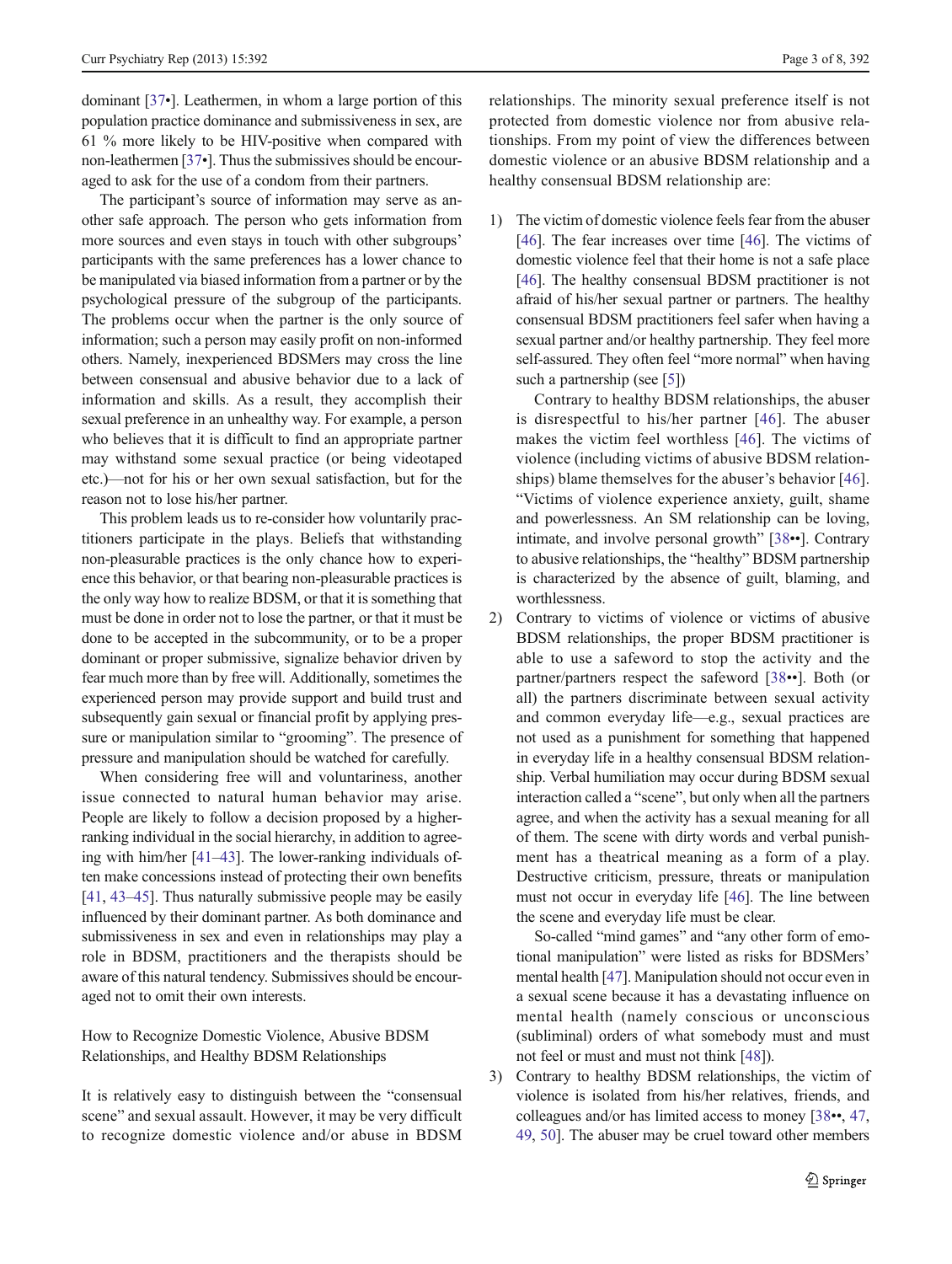<span id="page-3-0"></span>of their family or to animals [\[49,](#page-7-0) [51](#page-7-0), [52\]](#page-7-0). The abuser tries to control the everyday life of his/her partner [\[38](#page-6-0)••]. In healthy BDSM, the dominant person does not aggressively force his/her dominance.

- 4) Periods of violence and reconciliation are typical for domestic violence. The aggressiveness increases in every violent phase over the time of the relationship. The offender is sorry for his/her behavior while the victim hopes for improvement in the "honeymoon phase" [[53](#page-7-0)]. The healthy BDSM relationship does not exhibit this pattern. There is frequently an "aftercare" [\[36\]](#page-6-0) (fondling, cuddling [\[38](#page-6-0)••]) shortly after BDSM interaction but there is no such change in behavior that would last for days or weeks. Healthy consensual BDSM participants do not hope that the partner will change (see [\[46\]](#page-7-0)). The practitioner looks forward to the BDSM interaction ("scene") in a healthy BDSM relationship. Victims do not look forward to the violent phase [\[38](#page-6-0)••]. Abused practitioners may have ambiguous feelings. Courtesy, love and care are not payment nor compensation for hard or painful sexual practices in a healthy consensual BDSM partnership.
- 5) Detectable social hierarchy disparity exists between the partners in domestic violence [[49](#page-7-0), [50](#page-7-0)], abusive BDSM relationships, and in a portion of healthy BDSM relationships [\[54](#page-7-0)]. What matters is the level of the disparity in

everyday life. The everyday hierarchy disparity is very mild in all functional healthy relationships, including the BDSM ones. The quality of communication, as well as the ability to respect partners' appeals and needs, serves as a marker of "non-harming" and "harming" disparity.

Theatrically graduated disparity may appear during hankypanky, and/or during courtship in BDSM relationships. It is because the hierarchy disparity, e.g., overemphasizing of dominance and submissiveness, has an erotic meaning for the greater portion of the participants. The disparity graduates during the sexual scene. Then partners decrease (the differences in) the hierarchy disparity after the scene, via aftercare. Non-experienced or over-sexed partners may fail at this narrowing of the hierarchy.

There is a lifestyle called D/s 24/7 (e.g., uninterrupted dominance and submissiveness) when the partners prefer to live in a polarized relationship (master/mistress-slave) continually [\[54](#page-7-0)]. Although the hierarchy disparity is dramatically overexpressed (for example by calling the partner "master" etc.) the real-life hierarchy disparity of D/s 24/7 does not show such an extent [[54\]](#page-7-0). In fact the 24/7 disparity is similar to the disparity between husbands and wives in the first half of the last century (see [[54\]](#page-7-0)). Nevertheless the D/s 24/7 inclination to having an unhealthy relationship when one of the partners



Everyday life D/S interaction Everyday life D/S interaction Everyday life D/S interaction Everyday life D/S interaction

Fig. 1 Hypothetical depiction of changes in hierarchy disparity during D/s interaction and aftercare in a) "healthy" BDSM relationships, b) "healthy" "24/7" BDSM relationships, and c) abusive BDSM relationships "During the 'scenes', cortisol rose significantly for participants who were bound, receiving stimulation, and following orders, but not for participants who were providing stimulation, orders, or structure" [\[36](#page-6-0)]. "Female participants who were bound, receiving stimulation, and following orders also showed increases in testosterone during the 'scenes'" [\[36](#page-6-0)]. The increase of cortisol is connected with submission in social hierarchy despite the increased level of testosterone [[56\]](#page-7-0). Cortisol levels at 40 min after a "scene" still exceeded cortisol levels before the "scene" [[36\]](#page-6-0). Surprisingly, the hormonal changes during the scene were more obvious for "bottoms" than for "tops". Participants learn how to go back to reality after the "scene" (namely via aftercare)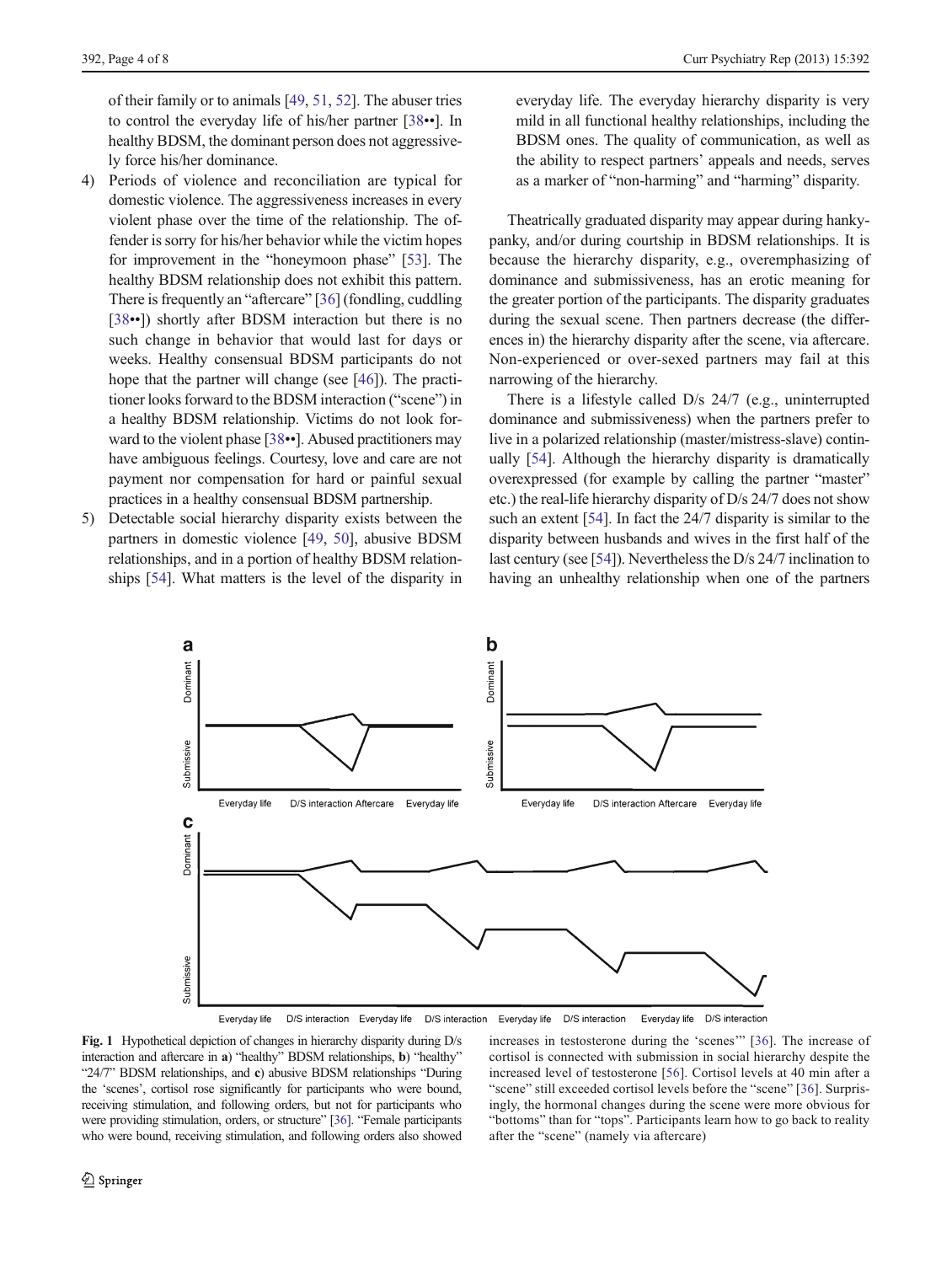insists on a long time of "total slavery" or a long time of "absolute submission" and the phase of the decrease of the hierarchy disparity is omitted (Fig. [1\)](#page-3-0).

Effective communication means a healthy partnership. A great increase in hierarchical disparity in everyday life damages the communication. The therapist should focus on 1) the reaction to the communication 2) the quality of the communication.

Sometimes the higher-ranking individual pretends to discuss or to listen to their partner, but in the end, he or she will not respect their partner's requests. This disrespect is the marker of abusive behavior.

It may happen that the lower-ranking partner may feel himself/herself not eligible to ask anything from the higherranking partner. The lower-ranking partner may be afraid to report his/her real feelings and needs when he/she considers that their feelings or needs are not in accordance with his/her BDSM role (bottom, slave) or with his/her partner's ideas. The higher-ranking partner could disregard the feelings and needs of the lower-ranking one. This behavior results in the loss of touch with the lower-ranking partner.

The social hierarchy is connected to the actual level of hormones—namely testosterone [[55\]](#page-7-0), cortisol [[56\]](#page-7-0), and oxytocin [[57](#page-7-0)]. The changes in the hierarchy rank cause the changes of the levels that influence human behavior; e.g., the individual behaves more dominantly or more submissively. BDSMers showed changed levels of cortisol that lasts after the "scene" [\[36\]](#page-6-0). Since the hormone change lasts longer [[36\]](#page-6-0), the participants should avoid events where they may suffer harm from the increased submissive behavior or cause harm by acting too dominantly (university exam, serious decision, business issue) after the "scene". Experienced BDSMers do learn how to return to reality after the "scene", inexperienced practitioners need to be aware of this biological phenomenon.

For example, the person who is ranked lower in the social hierarchy tends to self-blame while the higher-ranked one blames others [[58](#page-7-0)]. The BDSM practitioners who experience a high level of submissiveness may face an increased amount of negative feelings if the level of submission is not corrected after accomplishing the scene, or when it is inappropriately high.

### Love and Relationships

Sadomasochists are traditionally seen as sex consumers, not as people who successfully manage and highly treasure a loving partnership or friendship. BDSM sex participants report increased closeness after a scene [\[36](#page-6-0)]. Dancer (2006) found long-lasting functional relationships in full-time owner-slave role participants [\[54\]](#page-7-0). Gay leathermen who identify themselves as dom, sub or switch find the community more important than those without such preferences [\[37](#page-6-0)•]. Thus, the sensitivity to hierarchy disparity may not exclude, but actually increase the need for a loving partner and friendship—e.g., D/s practitioners tend to be highly social and vulnerable when the relationship is broken or when public opinion is bad. For bondage and SM we cannot exclude the ability to love, only due to the preference of a specific sexual practice.

#### Some BDSM Partnership Problems

As was mentioned above, practitioners may prefer different subforms of BDSM [\[59\]](#page-7-0). Some combinations of sub-forms of BDSM are more likely to result in unhealthy practices or an unhealthy relationship. For example the submissive who tends to a high level of submission, but does not prefer strong stimuli, may remain in a partnership with a sadist, despite finding the practices are too hard. The individual with a need to dominate (to have "power") may feel disappointed when asked to do specific practices on the preferred level of stimulation by a masochist. People who do not switch between roles may feel stress when their dominant partner switches to a submissive, or vice versa. A person who prefers a dominant partner or submissive partner may fall in love with a partner ranking higher or lower on the social hierarchy [[21](#page-6-0)]. Moreover, the person who prefers both to be submissive or to be dominant may or may not have a tendency to behave rather submissively or to dominate in everyday life. It is possible to meet a shy dominatrix or a dynamic masochist in the consulting room, too.

Some practitioners may prefer a specific physical sexual practice (spanking etc.), while others may need to experience feelings of dominance or submissiveness. For example the person focused on spanking may not wish to experience feelings of submission during the "scene". Some practitioners may feel stressed by the fact that is not them, but the fetish itself, or everybody else wearing the fetish, that arouses their partner [\[21\]](#page-6-0).

Manipulative or narcissistic persons with the BDSM preference, or even without such preference, may easily confuse the BDSM practices with approaches that lead to violence or abusive relationships [\[21](#page-6-0)]. Previously abused people may have problems in avoiding abuse. They may incline to behave submissively in everyday life [\[60\]](#page-7-0) and this makes them attractive for a dominant partner. Sometimes participants might be disappointed by a partner who is only seeking adventure [[21\]](#page-6-0). Lots of problems can lead to indecent or exhibitionistic behavior of a partner who would enjoy being depicted in sexually explicit materials, sharing private photos, or talking about personal sexual events on social networks. Similarly to lesbians, gays, bisexuals, and transgenders, the BDSMers are endangered by outing the private information of a trusting person, such as his or her sexual orientation or sexual preferences [\[47\]](#page-7-0). There is one more effect connected to BDSM sexual preference that can cause a problem in the partnership. BDSM practitioners are likely to choose their partner from a limited number of potential males or females due to specific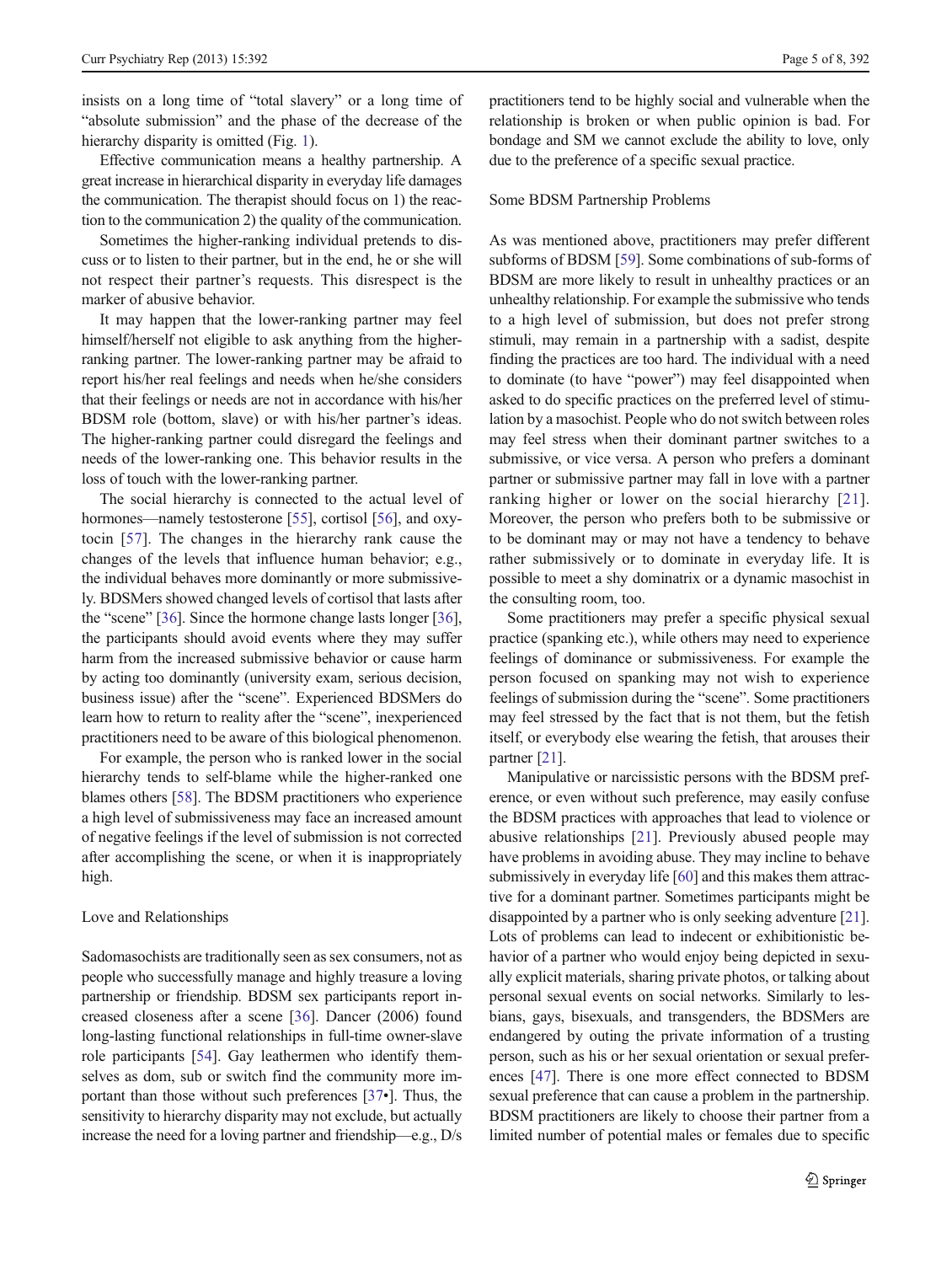<span id="page-5-0"></span>sexual preferences, so the partners with varying lifestyles or future expectations may try to maintain such a partnership [\[21\]](#page-6-0).

## The Risks and the Importance of the BDSM Community

Real life or cyberspace BDSM communities were and mostly are the only way how to get information, the only place to meet a sexual partner, and the only place without stigmatization. Thus the participants depend tightly on the BDSM communities. Bullying inside the community or spreading misinformation affects the participants significantly. Spreading "the only true ideas", such as" proper slavery does not include love or a relationship", "every newbie must serve others", "the person must participate in sexual activities in the community" or conditioning the supply of BDSM information by sharing personal information or sexual fantasies, signals an increased risk of abuse [[21](#page-6-0)]. Individuals may be induced to spend money on sexual services (money slave [[61](#page-7-0)]) in the community. Since the BDSM clients might have been influenced by the opinion that BDSM does not include love and partnership, they should be encouraged by a therapist to search for relationship that includes love. Lasting loving relationships are not just possible but even common between BDSMers (see [[54](#page-7-0)]). I have noticed that participants leave the BDSM community after finding a long-term partner. Thus only people who were not able to find a partner, or whose relationships always failed, might be found in the community with a greater probability.

BDSM subgroups supply practitioners with information about how to date safely, how to practice safely, and how to cope with the preference in everyday life (see [[22](#page-6-0)•]). Do's and don'ts for BDSM sex are often listed and summed up under the acronym SSC (safe, sane, consensually) [\[17](#page-6-0)••] or RACK (Risk Aware Consensual Kink) [\[62](#page-7-0)]. Not every community organizes meetings with sex play between participants. Some of the gatherings are just supportive. Not only BDSMers, but other "kinky" people may gather in the community [\[22](#page-6-0)•]. In the clubs with sexual activities, bottoms earn their reputation from their responsive performance, by their high pain tolerance, and by willing to experiment in risky play, while tops reach (social) status by practicing BDSM well and safely [\[22](#page-6-0)•]. The possible risks for bottoms who are trying to reach social reputation in the sub/society are self-evident. Not every BDSM practitioner chooses to participate in semipublic club activities. It seems that only a minority of the people with the BDSM preference practice this form of interaction.

## **Conclusion**

Consensual sadomasochistic sex (BDSM) appears as a strengthened adaptive behavior based on natural patterns of reproduction. BDSM preferences per se do not lead to sex

crimes, abuse, an incapacity to feel love, nor the inability to manage a functional relationship. It is not the BDSM preference itself, but the ability to practice the preference consensually that prevents sex crimes and abuse. To achieve this, functional society 1) should facilitate access to truthful information and 2) should not stigmatize the BDSM preference.

The markers distinguishing BDSM sex from violence include 1) voluntariness 2) communication 3) a safeword (the ability to stop the activity) 4) safe sex and 5) access to information about BDSM. The "healthy" BDSM partnership is characterized by 1) the absence of fear from the partner, 2) no feelings of guilt or worthlessness, 3) respect to the partner 4) the sexual meaning of the "scene": distinguishing the "sex scene" from real life, no psychical violence (no manipulation, no psychological pressure, no destructive criticism) 5) the absence of the failure and compensation cycle but stable behavior 6) no isolation from family, friends, colleagues; access to money; no aggression 7) only mild hierarchy disparity between the partners in everyday life.

The hierarchy disparity that was maintained during sex play (the scene) may last for some time. The hierarchy disparity between partners itself influences participants' behavior in everyday life, including communication.

There are subforms of BDSM preferences that should be respected when dealing with partner problems. The BDSM participants who both try to get information and contact partners in the BDSM community face specific risks.

Acknowledgments Help with English corrections provided by Martina Kolackova, Msc, from the Charles University in Prague; Martin Konvicka, PhD, from the University of South Bohemia; and Matthew Sweney, PhD, is highly appreciated. This study was supported by grant P407/12/P616 from the Czech Science Foundation (GACR).

#### Compliance with Ethics Guidelines

Conflict of Interest Eva Jozifkova declares that she has no conflict of interest.

Human and Animal Rights and Informed Consent This article does not contain any studies with human or animal subjects performed by the author.

## References

Papers of particular interest, published recently, have been highlighted as:

- Of importance
- •• Of major importance
	- 1. •• Revise F65. ICD revision available at White Paper. [http://](http://wwwrevisef65org/icd_whitepaper%20html) [wwwrevisef65org/icd\\_whitepaper html.](http://wwwrevisef65org/icd_whitepaper%20html) Accessed June 2013. The purpose of Revise F65 committee (a subsidiary of LLH, the Norwegian LGBTAssociation with a mandate from the international lesbian and gay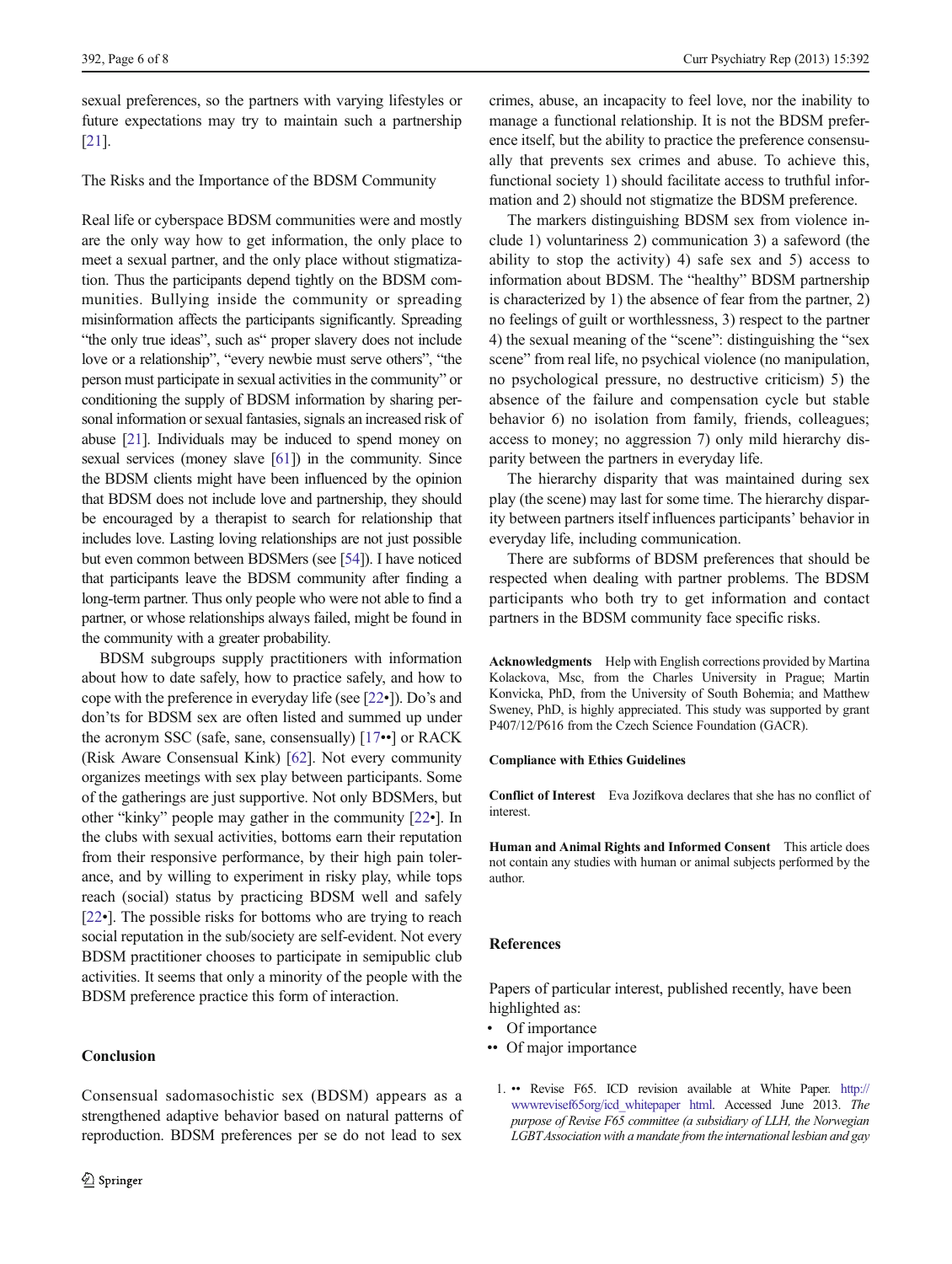<span id="page-6-0"></span>movement [ILGA 1999], the European leather club confederation [ECMC 2000], and the federal German SM organization [BVSM e.V.] 2004]) is to remove fetishism, transvestism, and sadomasochism as psychiatric diagnoses from the ICD (International Classification of Diseases). Revise F65 1) informed BDSMers and the general public about revision processes and 2) prepared White Paper for WHO (World Health Organization) to remove the diagnoses.

- 2. •• American Psychiatric Association. Paraphilic disorders DSM-5 fact sheet. Available at <http://www.psychiatryorg/dsm5>. Accessed June 2013. This webpage provides a fact sheet of the DSM-5 changes.
- 3. •• Moran M. DSM to distinguish paraphilias from paraphilic disorders. Psychiatric News. 2013;48:261. Moran explains why to distinguish paraphilias from paraphilic disorders.
- 4. Connolly PH, Haley H, Gendelman J, Miller J. Psychological functioning of bondage/domination/sado-masochism (BDSM) practitioners. J Psychol Hum Sex. 2006;18:79–120.
- 5. Richters J, de Visser R, Grulich A, Rissel C. Demographic and psychosocial features of participants in BDSM sex: data from a national survey. J Sex Res. 2008;45:98–9.
- 6. Sandnabba NK, Santtila P, Alison L, Nordling N. Demographic, sexual behaviour, family background and abuse experiences of practitioners of sadomasochistic sex: a review of recent research. Sex Relatsh Ther. 2002;17:39–55.
- 7. Ernulf KE, Innala SM. Sexual bondage a review and unobtrusive investigation. Arch Sex Behav. 1995;24:631–54.
- 8. Cross PA, Matheson K. Understanding sadomasochism: an empirical examination of four perspectives. J Homosexual. 2006;50:133–66.
- 9. Kolmes K, Stock W, Moser C. Investigating bias in psychotherapy with BDSM clients. J Homosexual. 2006;50:301–24.
- 10. Richters J, Grulich AE, de Vieser RO, et al. Sex in Australia: autoerotic, esoteric and other sexual practices engaged in by a representative sample of adults. Aust NZ J Pub Heal. 2003;27:180–90.
- 11. Weinberg TS. Sadomasochism and the social sciences: a review of the sociological and social psychological literature. J Homosexual. 2006;50:17–40.
- 12. Newmahr S. Power struggles: pain and authenticity in SM play. Symb Interact. 2010;33:389–411.
- 13. Weinberg MS, Wiliams CJ, Moser C. The social constituents of sadomasochism. Soc Probl. 1984;31:379–89.
- 14. •• Powls J, Davies J. A descriptive review of research relating to sadomasochism: considerations for clinical practice. Deviant Behav. 2012;33:223–34. This paper reviews the latest findings about BDSM.
- 15. Henkin WA, Holiday S. Consensual sadomasochism. Los Angeles: Deadalus Publishing Company; 2003.
- 16. Wright S. Second national survey of violence & discrimination against sexual minorities. Available at [https://ncsfreedomorg/images/stories/](https://ncsfreedomorg/images/stories/pdfs/BDSM_Survey/2008_bdsm_survey_analysis_final%20pdf) [pdfs/BDSM\\_Survey/2008\\_bdsm\\_survey\\_analysis\\_final pdf.](https://ncsfreedomorg/images/stories/pdfs/BDSM_Survey/2008_bdsm_survey_analysis_final%20pdf) Accessed June 2013.
- 17. •• Bezreh T, Weinberg TS, Eedgar T. BDSM disclosure and stigma management: identifying opportunities for sex education. American J of Sex Ed. 2012;7:37–61. Bezreh and colelagues analyzed risk factors involved with BDSM disclosure. They described risks of the dislosure and suggest ideas for education and stigma management.
- 18. Sandnabba NK, Santtila P, Nordling N. Sexual behavior and social adaptation among sadomasochistically-oriented males. J Sex Res. 1999;36:273–82.
- 19. ••Jozifkova E, Bartos L, Flegr J. Evolutional background of dominance/ submissivity in sex and bondage: the two strategies? Neuroendocrinol Lett. 2012;33:636–42. Jozifkova and colleagues suggest that the BDSM behavior is derived from natural reproduction strategy.
- 20. •• Jozifkova E, Konvicka M. Sexual arousal by higher- and lowerranking partner: manifestation of a mating strategy? Sex Med. 2009;6:3327–34. The sexual arousal by overemphasized hierarchy may represent manifestation of natural human behavior.
- 21. Jozifkova E. BDSM, SM, D/s v otazkach a odpovedich 2008. Available at [http://www.en-knet/questions/.](http://www.en-knet/questions/) Accessed June 2013.
- 22. Newmahr S. Rethinking kink: sadomasochism as serious leisure. Qual Sociol. 2010;33:313–31. Newmahr describes behavior and feelings of pratitioners participating in BDSM sex in the BDSM community semipublic clubs.
- 23. Dupanloup I, Pereira L, Bertorelle G, et al. A recent shift from polygyny to monogamy in humans is suggested by the analysis of worldwide Y-chromosome diversity. J Mol Evol. 2003;57:85–97.
- 24. Gibson MA, Mace R. Polygyny, reproductive success and child health in rural Ethiopia: why marry a married man? J Biosoc Sci. 2007;39:287–300.
- 25. Mealey L. The relationship between social status and biological success: a case study of the Mormon religious hierarchy. Ethol Sociobiol. 1985;6:249–57.
- 26. Fieder M, Huber S, Bookstein FL, et al. Status and reproduction in humans: new evidence for the validity of evolutionary explanations on basis of a university sample. Ethology. 2005;111:940–50.
- 27. Perusse D. Cultural and reproductive success in industrial-societies testing the relationship at the proximate and ultimate levels. Behav Brain Sci. 1993;16:267–83.
- 28. Buss DM, Shackelford TK. Attractive women want it all: good genes, economic investment, parenting proclivities, and emotional commitment. Evol Psychol-US. 2008;6:134–46.
- 29. Lammers J, Stoker JI, Jordan J, et al. Power increases infidelity among men and women. Psychol Sci. 2011;22:1191–7.
- 30. Greitemeyer T. What do men and women want in a partner? Are educated partners always more desirable? J Exp Soc Psychol. 2007;43:180–94.
- 31. Taborsky M. Sneakers, satellites, and helpers parasitic and cooperative behavior in fish reproduction. Adv Stud Behav. 1994;23:1–100.
- 32. Taborsky M. The evolution of bourgeois, parasitic, and cooperative reproductive behaviors in fishes. J Hered. 2001;92:100–10.
- 33. Dominey WJ. Alternative mating tactics and evolutionarily stable strategies. Am Zool. 1984;24:385–96.
- 34. Healey MC, Prince A. Alternative tactics in the breeding behaviour of male coho salmon. Behaviour. 1998;135:1099–124.
- 35. Newmahr S. Playing on the sadomasochism, risk, and intimacy. Edge: Indiana University Press; 2012.
- 36. Sagarin BJ, Cutler B, Cutler N, et al. Hormonal changes and couple bonding in consensual sadomasochistic activity. Arch Sex Behav. 2009;38:186–200.
- 37. Moskowitz DA, Seal DW, Rintamaki L, Rieger G. HIV in the leather community: rates and risk-related behaviors. AIDS Behav. 2011;15:557–64. This paper focuses on leathermen HIV rates and sexual behaviour.
- 38. •• Revise F65. SM versus abuse. Available at [http://www.revisef65org/](http://www.revisef65org/violence%20html) [violence html.](http://www.revisef65org/violence%20html) Accessed June 2013. Revise F65 compiled this "SM versus violence"web page. Because of Revise F65, "the biggest difference between a violent sadist and an SM master is that the former destroys the self-confidence".
- 39. Nordling N, Sandnabba NK, Santilla PV. The prevalence and effects on self-reported childhood sexula abuse among sadomasochistically oriented males and females. J Child Sex Abus. 2000;9.
- 40. Neighbors CJ, O'Leary A, Labouvie E. Domestically violent and nonviolent male inmates' responses to their partners' requests for condom use: testing a social-information processing model. Health Psychol. 1999;18:427–31.
- 41. Allan S, Gilbert P. Submissive behaviour and psychopathology. Brit J Clin Psychol. 1997;36:467–88.
- 42. Klofstad CA, Anderson RC, Peters S. Sounds like a winner: voice pitch influences perception of leadership capacity in both men and women. P Roy Soc B-Biol Sci. 2012;279:2698–704.
- 43. Buss DM, Craik KH. The frequency concept of disposition dominance and prototypically dominant. Acts J Pers. 1980;48:379–92.
- 44. Goldberg LR. A broad-bandwidth, public domain, personality inventory measuring the lower-level facets of several five-factor models.